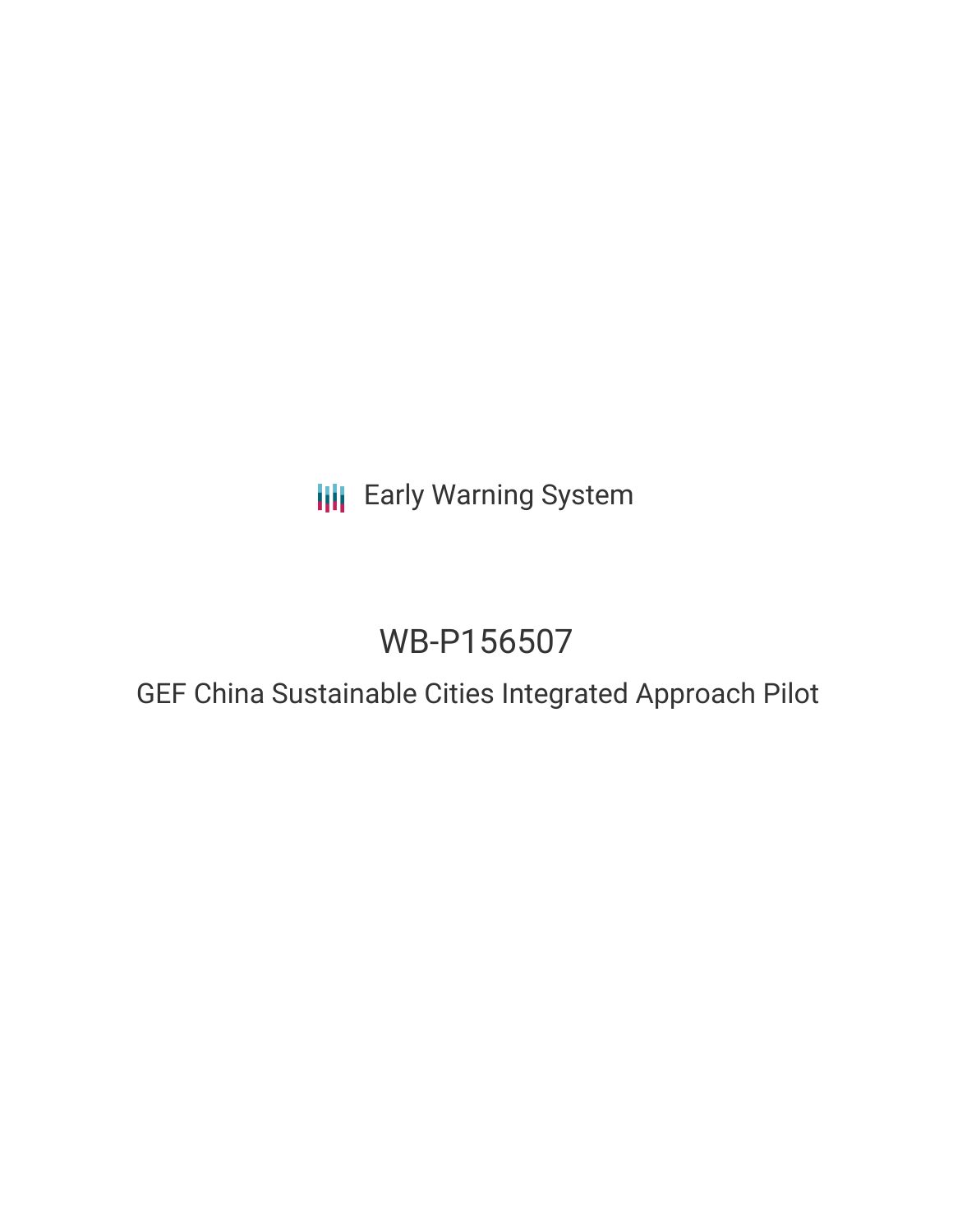

### **Quick Facts**

| <b>Countries</b>              | China                                    |
|-------------------------------|------------------------------------------|
| <b>Financial Institutions</b> | World Bank (WB)                          |
| <b>Status</b>                 | Active                                   |
| <b>Bank Risk Rating</b>       | B                                        |
| <b>Voting Date</b>            | 2017-07-27                               |
| <b>Borrower</b>               | Government of People's Republic of China |
| <b>Sectors</b>                | Law and Government, Transport            |
| <b>Project Cost (USD)</b>     | $$32.73$ million                         |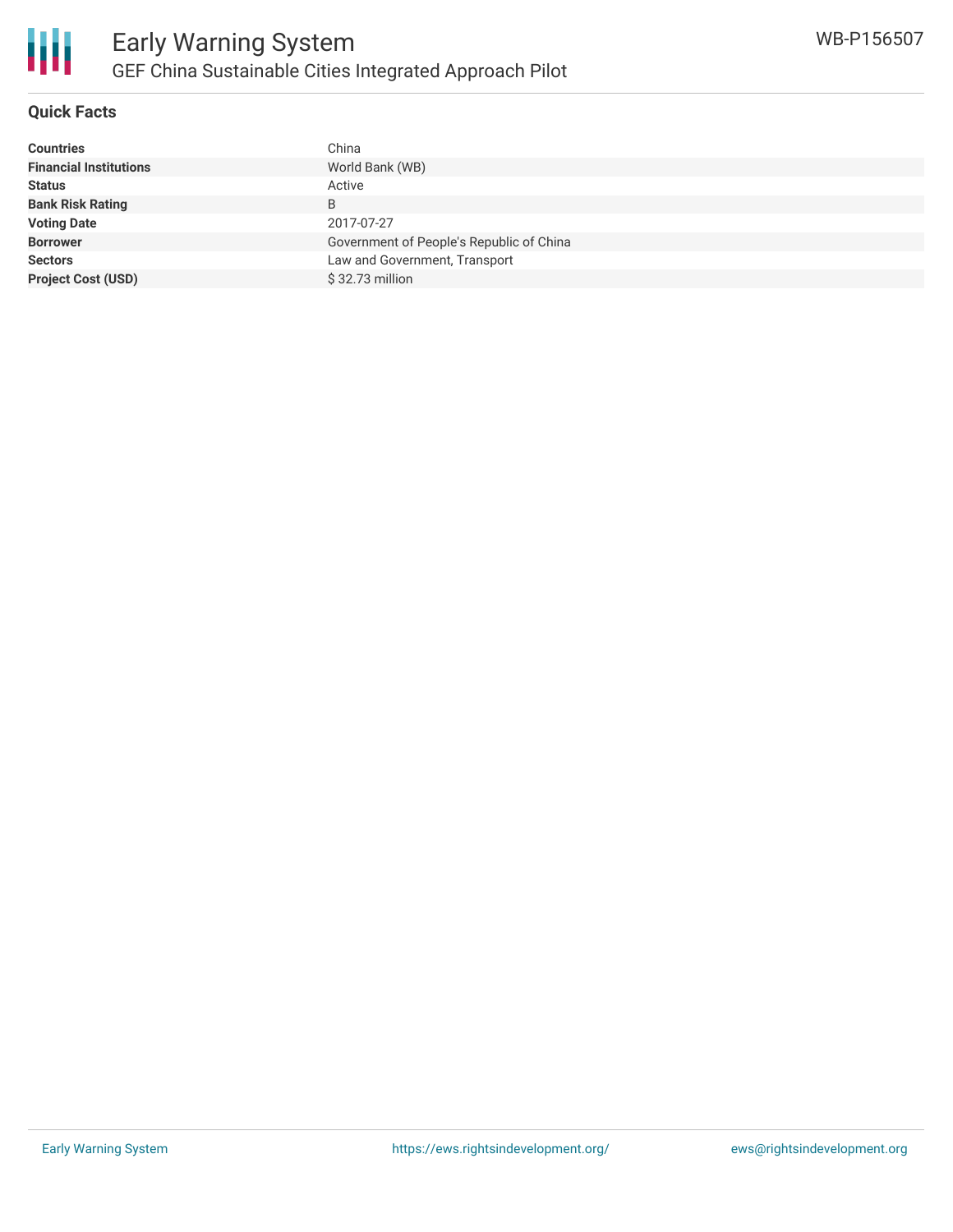

#### **Project Description**

The objective of the GEF China Sustainable Cities Integrated Approach Pilot Project is for participating cities to incorporate transit-oriented development principles in their policies and into future urban and transit plans. There are two components to the project, the first component being national TOD platform, toolkit, and policy support. This component will finance coordination both at the national level and amongst cities to further develop national policies, guidelines, strategies, and capacity building efforts for integrated urban and transport planning and TOD. The capacities of local governments to plan for sustainability are significantly affected by the relations between municipalities, regional or provincial authorities and national government (vertical coordination) and between different agencies and policy divisions within municipal governments (horizontal coordination). The importance of vertical and horizontal coordination, or multi-level governance, is crucial in reducing the highly fragmented nature of city building. This component includes three subcomponents: national TOD platform, toolkit, and policy support, capacity building, and project management. Finally, second component is the city TOD technical support and TOD application. This component will specifically support participating cities in developing strategies and plans to better integrate land use and public transport planning, to create urban forms and space that reduce the need for private motorized vehicles, and increase transport and energy land use efficiencies. In each city, this component will consist of technical assistance, application of the TOD approaches at different scales, and capacity building activities.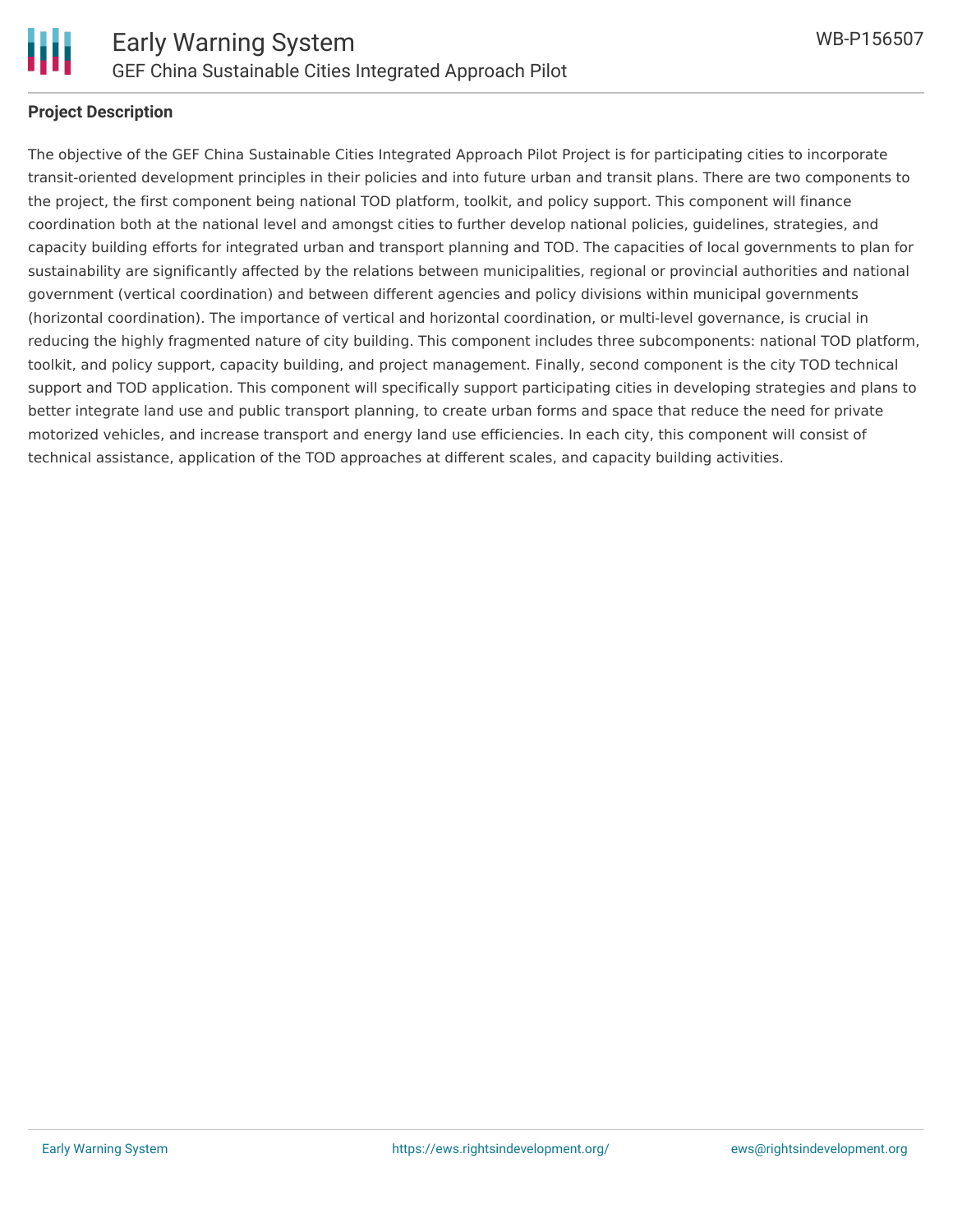

### **Investment Description**

World Bank (WB)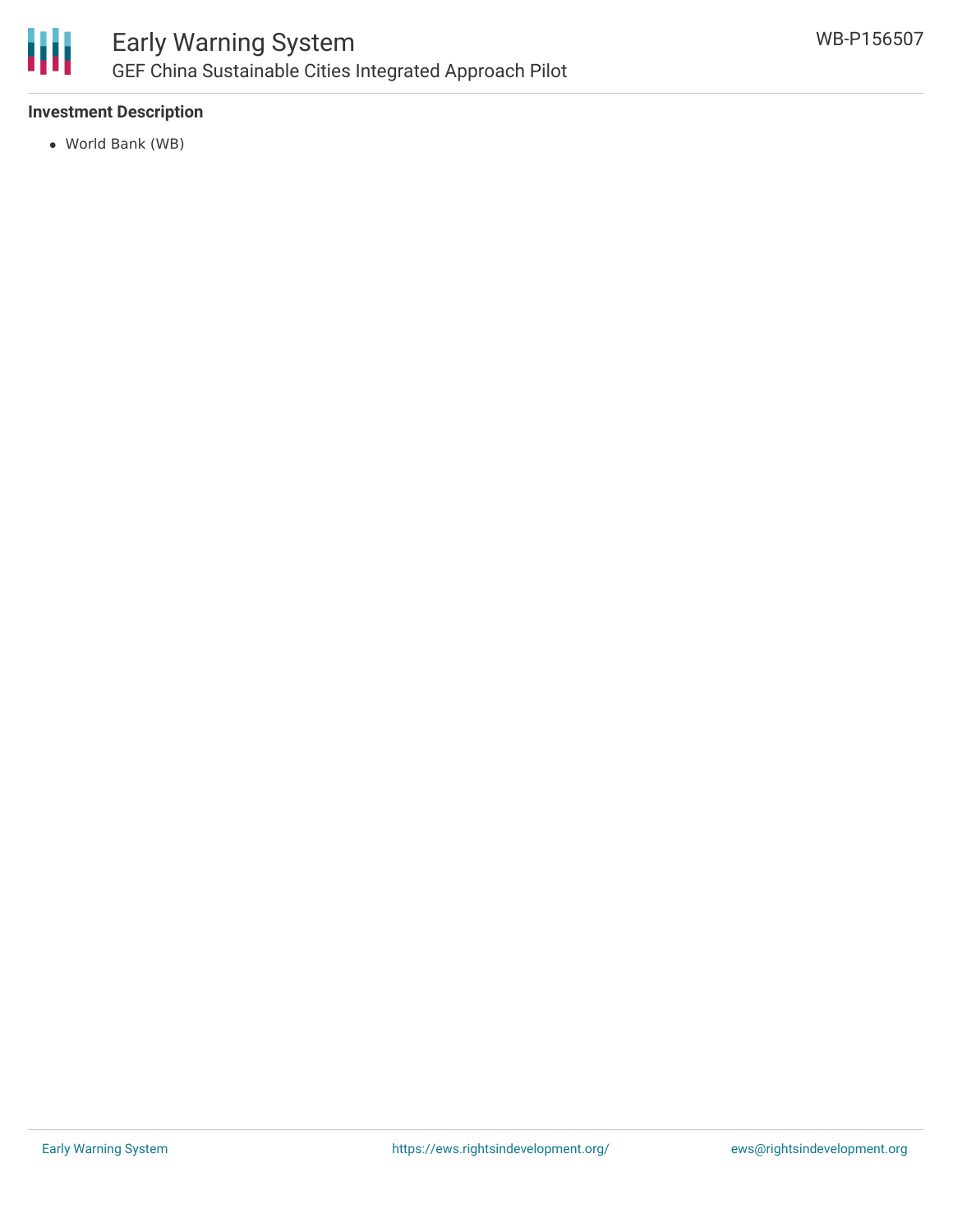

#### **Contact Information**

ACCOUNTABILITY MECHANISM OF WORLD BANK

The World Bank Inspection Panel is the independent complaint mechanism and fact-finding body for people who believe they are likely to be, or have been, adversely affected by a World Bank-financed project. If you submit a complaint to the Inspection Panel, they may investigate to assess whether the World Bank is following its own policies and procedures for preventing harm to people or the environment. You can contact the Inspection Panel or submit a complaint by emailing ipanel@worldbank.org. You can learn more about the Inspection Panel and how to file a complaint at: http://ewebapps.worldbank.org/apps/ip/Pages/Home.aspx.